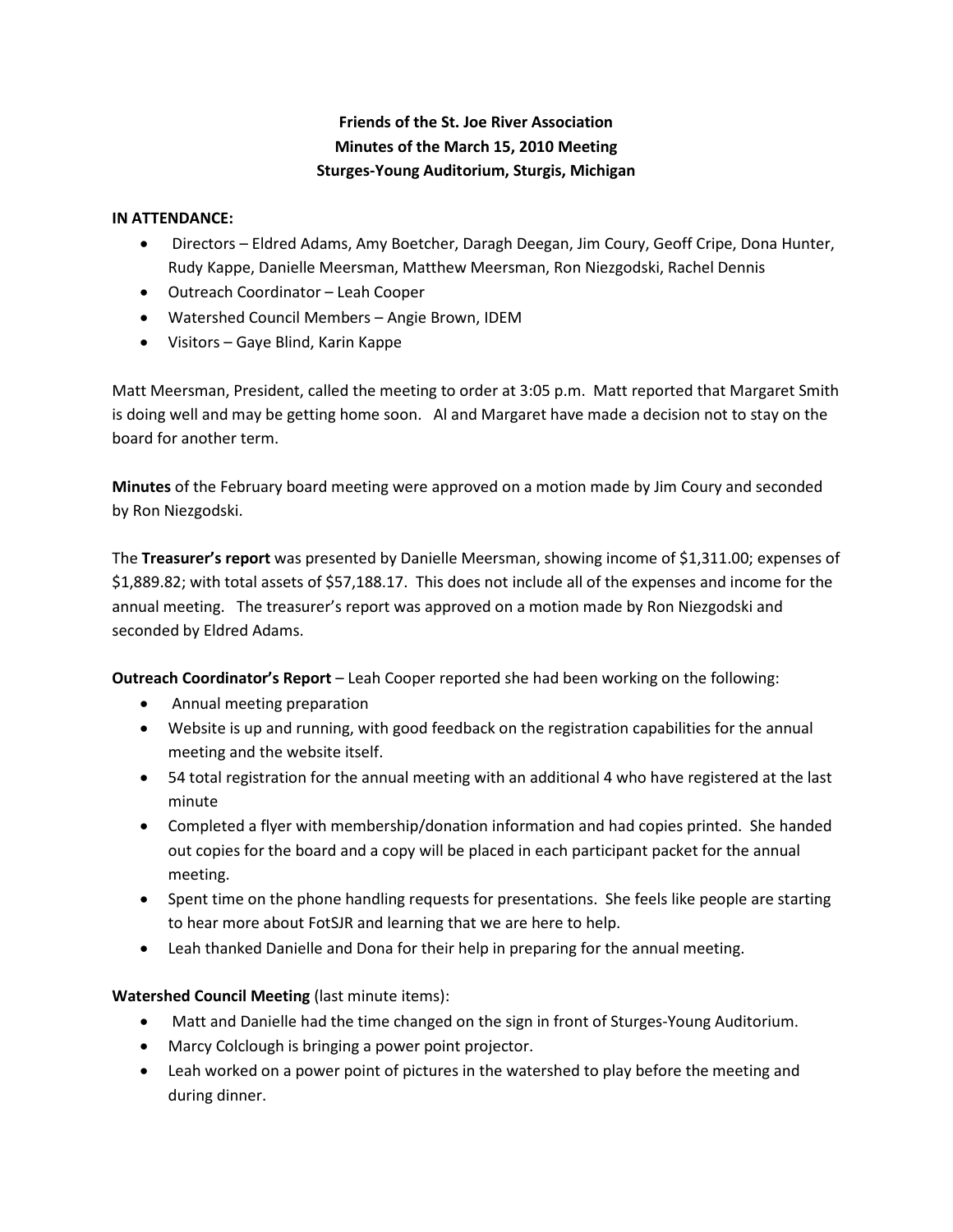- AEP donated folders to put hand-out materials in for the meeting. Dona picked them up from Barry Visel. Membership brochures and newsletters will be added to the packets before distributing them to participants.
- Matt reviewed the agenda, which is included in the packets.

## **By Law Amendments:**

- Article 4 Section 4.1 General Powers: "The Board of Directors shall consist of not less than eleven (11) and not more than seventeen (17) as may be determined by the majority of the Board" was changed as follows: "The Board of Directors shall consist of 15 members."
- Article 4 Section 4.2 Election and Term of Office of Directors: "Directors shall serve terms of three years and be elected at the Annual Meeting of the Corporation" was changed as follows: Directors shall serve terms of three years and be elected at the Annual Meeting of the Corporation. A Director may only serve two (2) consecutive three (3) year terms. A Director may be re-elected to the Board after at least a one year absence from the Board."
- Article 4 Section 4.7 Quorum and Voting: "At every meeting of the Board, a quorum shall consist of a majority of the current Directors serving on the Board" was changed as follows: "At every meeting of the Board, five (5) Directors shall constitute a quorum."

Rutty Adams moved to adopt the by-law amendments; Rudy Kappe seconded the motion; motion carried.

Jim Coury thanked Matt for the work in updating the by-laws. There are several more changes that should be made to clarify and strengthen the board. The by-laws, along with resolutions and policies, adopted by the board will be placed on the website.

**Change in location and time of board meetings** – Geoff Cripe asked if there had been any decision made about moving the location of the board meetings into Indiana and having them in the evening rather than in the afternoon. The question was raised after contacting some potential new board members, who would not be able to attend meetings during the day and probably not make it to Three Rivers. Rudy Kappe suggested picking one date and trying it at a new location, possibly the April or June meeting. The board agreed to try a new location for the June meeting. Geoff will coordinate a location and report once a location is determined.

**Election of New Directors** – The nominating committee presented the following slate of directors for 2010: Jim Coury, Ron Niezgodski, Melanie Stoughton and Bruce Barton. The terms for these 4 board members will last until 2013 with the term limits starting with these nominations. Matt Meersman moved to accept the slate presented by the nominating committee; Rudy Kappe seconded the motion; motion carried. There are still two vacancies on the board. Geoff and Daragh have talked with some other individuals who might have an interest in becoming a board member. It was suggested inviting them to future board meetings, so they could become familiar with the board and the board could learn something about them. Ron Niezgodski stated it would be good to see where current board members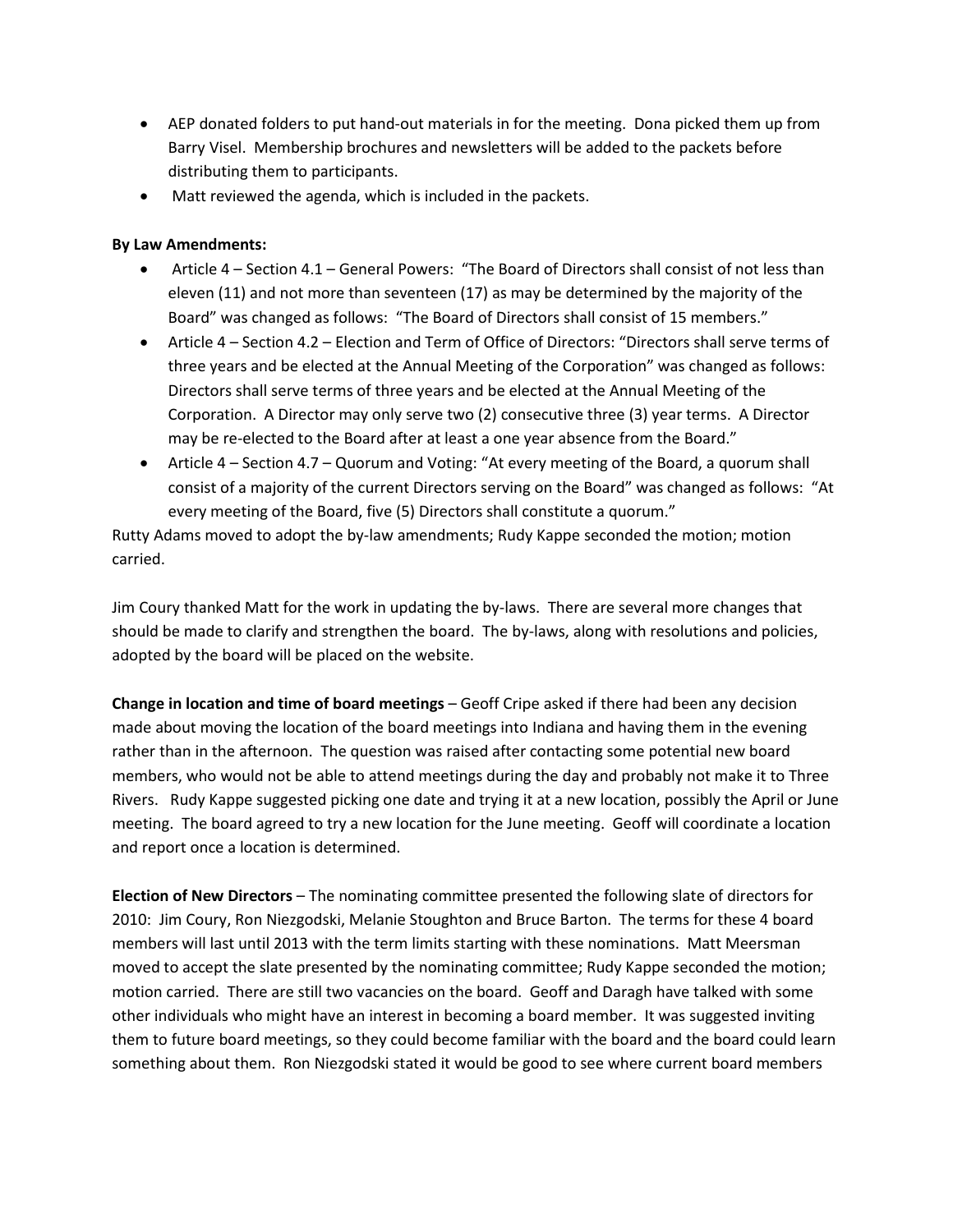and watershed council members are located in the watershed to determine where new people are needed. Matt will update the new membership on the agenda.

**Election of Officers** – Officers will be elected to serve two years. The nominating committee presented the following officers for election: Matt Meersman, President; Rudy Kappe, Vice-President; Dona Hunter, Secretary; Danielle Meersman, Treasurer. Discussion followed concerning a second vicepresident. Rudy Kappe will be gone in the winter and a second vice-president would be beneficial during this time. In the past there has also been an assistance treasurer and secretary. The nominations were expanded to include: 2<sup>nd</sup> Vice-President, Amy Boetcher; 3<sup>rd</sup> Vice-President, Geoff Cripe, Geoff asked what the duties might be and declined the nomination; Rachel Dennis was then nominated for 3<sup>rd</sup> Vice-President; Assistant Secretary, Eldred Adams; and Ron Niezgodski, Assistant Treasurer. The full slate of officers was then reviewed. Rudy Kappe moved to accept the nominations for officers; Daragh Deegan seconded the motion; motion carried.

**Annual Report** – Matt reviewed what he is going to present tonight at the annual meeting:

- Organizational Capacity #1 goal in the SJRWMP and the first priority of the board is to establish the organizational capacity with the strength to implement the watershed management plan. There is a diverse board in place, watershed council members are increasing, and the outreach coordinator has been hired.
- Education & Outreach With the upgrade to the website, important issues in the watershed can be posted, including Action Alerts. The new "River Currents" newsletter provides an avenue to share information to the members. FotSJR will be hosting several workshops in the future.
- Support to Partners The size of the watershed means that we rely on partners at the local level to implement important projects on the ground. FotSJR is providing technical assistance and support to several of those watershed partners.
- Future will include protection and restoration of the natural hydrology in the watershed. FotSJR can provide the tools through education and outreach but without membership and donations nothing could be accomplished. Grants help leverage dollars for implementation, not for overhead and operating expenses. Need the membership to step up and help create a sustainable organization.

Matt was encouraged to speak with the same passion he shows at the regular board meetings. Jim Coury talked about the importance of keeping Leah on to assist with activities. Leah is currently working on a grant to cover some media activities and is looking at ways to help fund her position. Ron Niezgodski complimented the board on moving forward and increasing the visibility of the organization. The board has worked hard over the last three years or so, with slow steps being taken and spinning our wheels, but now things are moving quickly.

Angie Brown mentioned that the IASWCD (Indiana Association of Soil and Water Conservation Districts) has hired an individual to aid in district capacity building. She ran a non-profit in the past and is willing